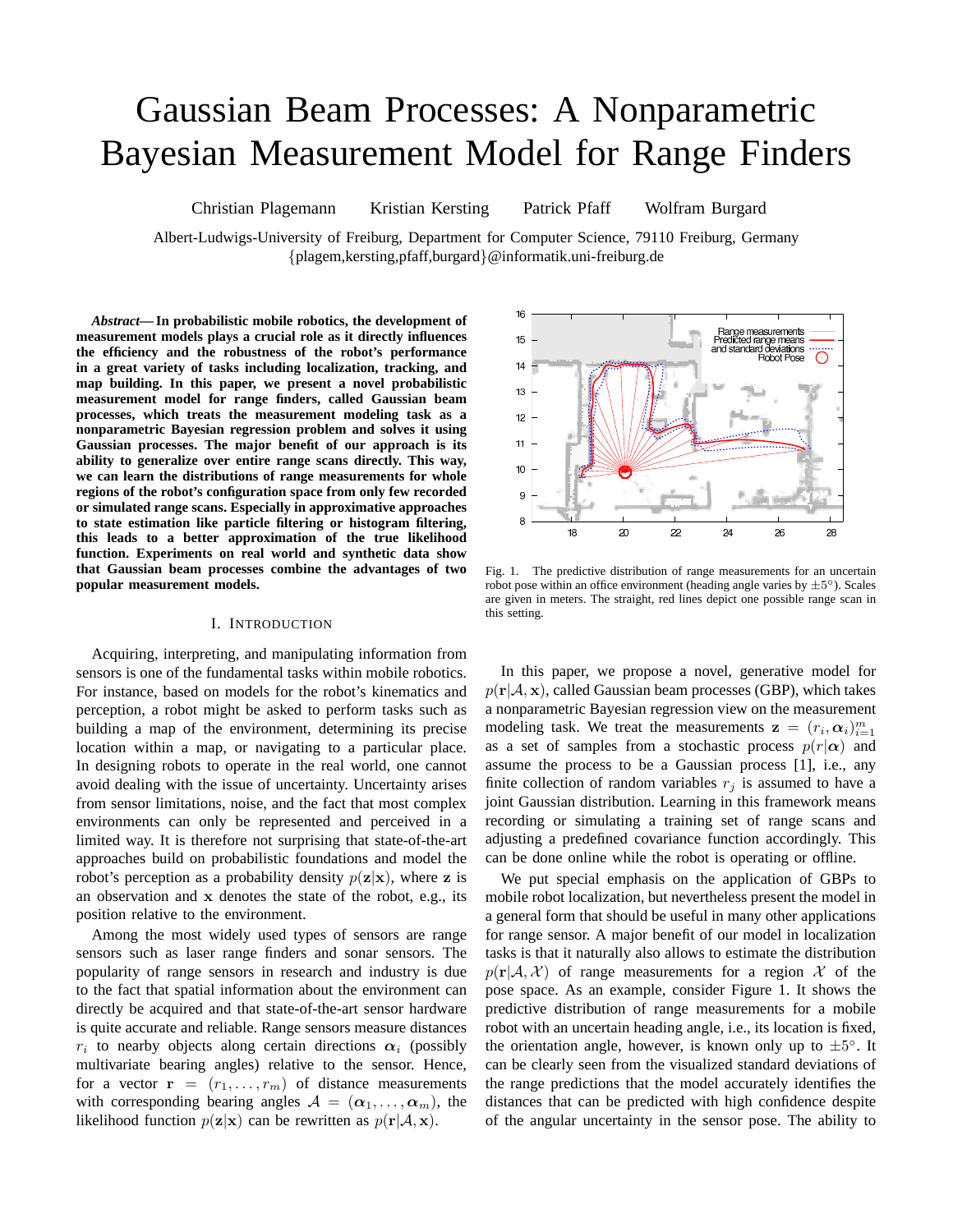

Fig. 2. The posterior distribution of robot poses is typically approximated by discretizing the pose space (left) or by sampling it (right).

learn and represent such distributions is of special value in applications in which the posterior is approximated using a discrete set of pose hypotheses. In histogram filtering, for example, the pose space is partitioned into a finite set of grid cells (see the left diagram of Figure 2). With the GBP model, we can estimate the observation likelihood  $p(\mathbf{z}|\mathcal{X})$ for a whole grid cell  $\mathcal X$  directly rather than having to numerically approximate  $\frac{1}{|\mathcal{X}|} \int_{\mathcal{X}} p(\mathbf{z}|\mathbf{x}) dx$  from point estimates  $p(\mathbf{z}|\mathbf{x})$ ,  $\mathbf{x} \in \mathcal{X}$ , of the likelihood function. This ability is also useful for particle filtering in which the posterior is represented by a finite set of weighted samples. It is a well-known fact that highly peaked likelihood functions have to be regularized in practical applications, because the number of particles is limited. A popular way of doing this is to locally average the likelihood function in the vicinity of each particle (see the right diagram of Figure 2), rather than taking point estimates at the exact particle locations only. Additionally, the Gaussian process treatment offers the following distinct benefits:

- The model is fully predictive as it is able to predict ranges at arbitrary bearing angles, i.e., also for angles in between two beams of an actual scan and for beams that have been classified as erroneous. For such predictions, the model also yields the predictive uncertainties.
- Neither the number of range measurements per scan nor their bearing angles have to be fixed beforehand.
- By representing correlations between adjacent beams using parameterized covariance functions, only few recorded or simulated range scans  $(\mathcal{A}_i, \mathbf{r}_i)$  are required to learn an accurate model.
- Gaussian processes are mathematically well-established. There exists a great pool of methods for learning, likelihood evaluation, and prediction.

The paper is organized as follows. In Section II, we discuss related work. Section III presents our Gaussian beam process model. In Section IV, we describe its application to Monte Carlo localization and present the results of extensive evaluations on real world and synthetic data.

## II. RELATED WORK

Probabilistic measurement models (or observation models) are conditional probability distributions  $p(\mathbf{z}|\mathbf{x})$  that characterize the distribution of possible sensor measurements z given the state x of the system. In the context of mobile robot localization with laser range finders, for instance, x denotes the three-dimensional pose (2D location and orientation) of the robot and z stands for a vector of range readings received from

the sensor hardware. Each component  $(\alpha_i, r_i)$  of z contains a distance measurement  $r_i$  along a beam with an angle  $\alpha_i$ relative to the sensor. The angular density of measurements and the measurement noise can vary greatly depending on the type of sensor used. The task of sensor modeling is challenging as one has to take various types of uncertainty into account such as sensor noise (e.g., due to atmospheric effects), map and pose uncertainty (e.g., caused by discretization errors), and environmental dynamics like object displacements.

Feature-based approaches typically extract a set of features from the range scan z and match them to features contained in an environmental model in order to obtain  $p(\mathbf{z}|\mathbf{x})$ . Whereas such approaches have been proven to be robust in various applications, they assume that the features are known beforehand and that they can be extracted reliably, which might be hard in unstructured or cluttered environments. Alternative approaches directly operate on the dense measurements and therefore are applicable even in situations in which the relevant features are unknown.

Beam-based models consider each value  $r_i$  of the measurement vector z as a separate range measurement and represent its one-dimensional distribution by a parametric function depending on the expected range measurement in the respective beam direction (see Fox *et al.* [2] for example). Such models are closely linked to the geometry and the physics involved in the measurement process. In the remainder of this paper, we will also denote such models as ray cast models because they rely on ray casting operations within an environmental model, e.g., an occupancy grid map, to calculate the expected beam lengths. As a major drawback, the traditional approach assumes independent beams, which leads to overly peaked likelihood functions when one increases the number of beams per measurement (e.g., to increase the spatial resolution). In practice, this problem is dealt with by sub-sampling of measurements, by introducing minimal likelihoods for beams, by inflating the measurement uncertainty [3], or by other means of regularization of the resulting likelihoods (see, e.g., Arulampalam *et al.* [4]).

Correlation-based methods typically build local maps from consecutive scans and correlate them with a global map [5, 6]. A simple and effective approach that is also associated to this class of models is the so-called likelihood fields model or end point model [7]. Here, the likelihood of a single range measurement is a function of the distance of the respective end point of a beam to the closest obstacle in the environment. Like in the ray cast model, each beam is treated independently. This model lacks a physical explanation, as it can basically "see through walls", but it is more efficient than ray cast models and works well in practice.

Work that specifically dealt with peaked measurement models include Pfaff *et al.* [8], who adapt the smoothness of the likelihood model depending on the region covered by the individual particles, Fox *et al.* [9], and Kwok *et al.* [10], who adapt the number of particles depending on the progress of the localization process and computational power. These approaches have been developed independently from specific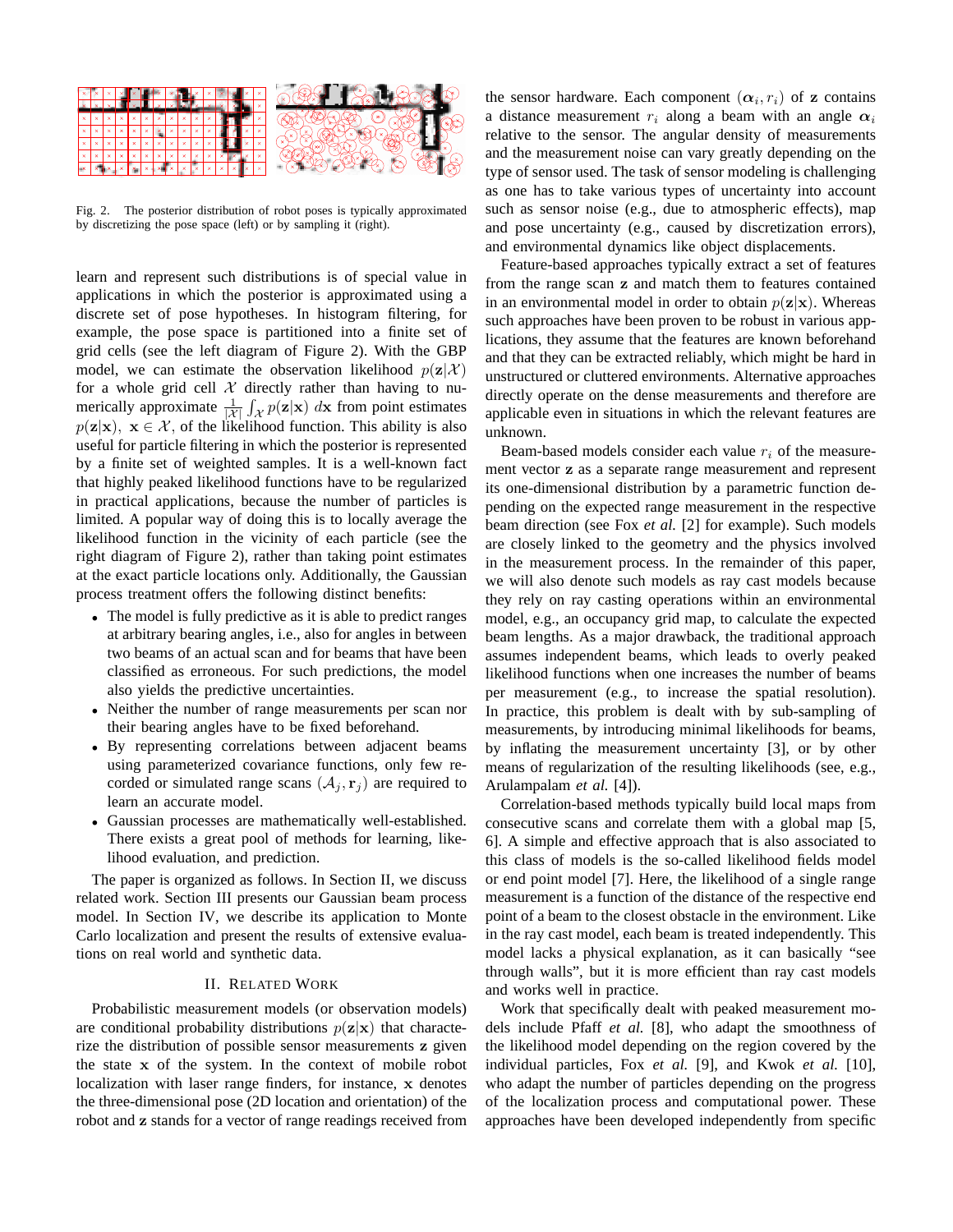measurement models and should be directly applicable to GBPs as well. Finally, GBPs are related to Gutierrez-Osuna *et al.*'s [11] neural networks approach to modeling the measurement of an ultrasonic range sensor, which in contrast to GBPs assumes scans of fixed size.

Our GBP model, which is detailed in the following section, seeks to combine the advantages of the above mentioned approaches. It represents correlations between adjacent beams using covariance functions, it respects the geometry and physics of the measurement process, and it provides a natural and intuitive way of regularizing the likelihood function.

Gaussian processes have already received considerable attention within the robotics community. Schwaighofer *et al.* [12] introduced a positioning system for cellular networks based on Gaussian processes. Brooks *et al.*[13] proposed a Gaussian process model in the context of appearancebased localization with an omni-directional camera. Ferris *et al.*[14] applied Gaussian processes to locate a mobile robot from wireless signal strength. Plagemann *et al.* [15] used Gaussian processes to detect failures on a mobile robot. Indeed, Bayesian (regression) approaches have been also followed for example by Ting *et al.*[16] to identify rigid body dynamics and Grimes *et al.*[17] to learn imitative whole-body motions.

GBPs are also related to the theory and application of Gaussian processes. Most Gaussian processes methods rely on the assumption that the noise level is uniform throughout the domain [18], or at least, its functional dependency is known beforehand [19]. Gaussian beam processes contribute a novel way of treating input-dependent noise. In this respect, it is most closely related to Goldberg's *et al.* [20] approach and models the variance using a second Gaussian process in addition to a Gaussian process governing the noise-free output value. In contrast to Goldberg *et al.*, however, we do not use a time-consuming Markov chain Monte Carlo method to approximate the posterior noise variance but a fast most-likelynoise approach. This has the additional advantage that our approach fully stays within the Gaussian process framework so that more advanced Gaussian process techniques such as online learning, depending outputs, non-stationary covariance functions, and sparse approximations can easily be adapted.

## III. GAUSSIAN BEAM PROCESSES

We pose the task of estimating  $p(\mathbf{r}|\mathcal{A}, \mathbf{x})$  as a regression problem and model the function that maps beam angles  $\alpha$  to range measurements  $r$  as a stochastic process. In other words, we regard the individual measurements  $r_i$  as a collection of random variables indexed by the respective beam angles  $\alpha_i$ . By placing a Gaussian process prior over this function, we get a simple yet powerful model for likelihood estimation of range measurements as well as for prediction. Concretely, for mobile robot localization, we propose to build GBP models online for all robot pose hypotheses x. The training set  $\mathcal{D} =$  $\{(\alpha_i, r_i)\}_{i=1}^n$  for learning such a model is simulated using ray casting operations relative to x using a metric map of the environment. For certain applications, one needs to estimate  $p(\mathbf{r}|\mathcal{A}, \mathcal{X})$ , i.e. the distribution of range measurements for a region  $X$  in pose space. In this case, the training set  $D$  is simply built by sampling poses x from  $X$  and simulating the corresponding range scans. In the following, we will derive the general model for d-dimensional angular indices  $\alpha_i$  (e.g.,  $d = 1$  for planar sensing devices,  $d = 2$  for 3D sensors).

Given a training set  $D$  of range and bearing samples, we want to learn a model for the non-linear and noisy functional dependency  $r_i = f(\alpha_i) + \epsilon_i$  with independent, normally distributed error terms  $\epsilon_i$ . The idea of Gaussian processes is to view all target values  $r_i$  as jointly Gaussian distributed  $p(r_1, \ldots, r_n | \alpha_1, \ldots, \alpha_n) \sim \mathcal{N}(\mu, K)$  with a mean  $\mu$  and covariance matrix K.

The mean  $\mu$  is typically assumed 0 and K is defined by  $k_{ij} := k(\boldsymbol{\alpha}_i, \boldsymbol{\alpha}_j) + \sigma_n^2 \delta_{ij}$ , depending on a covariance function k and the global noise variance parameter  $\sigma_n$ . The covariance function represents the prior knowledge about the underlying function  $f$  and does not depend on the target values  $\mathbf r$  of  $\mathcal D$ . Common choices, that we also employ throughout this work, are the squared exponential covariance function

$$
k_{SE}(\boldsymbol{\alpha}_i, \boldsymbol{\alpha}_j) = \sigma_f^2 \exp\left(-\frac{\Delta_{ij}^2}{2\ell^2}\right), \qquad (1)
$$

with  $\Delta_{ij} = ||\alpha_i - \alpha_j||$ , which has a relatively strong smoothing effect, and a variant of the Matern type of covariance function  $k_M(\boldsymbol{\alpha}_i, \boldsymbol{\alpha}_j) =$ 

$$
\sigma_f^2 \left( 1 + \frac{\sqrt{5}\Delta_{ij}}{\ell} + \frac{\sqrt{5}\Delta_{ij}^2}{3\ell^2} \right) \cdot \exp\left( -\frac{\sqrt{5}\Delta_{ij}}{\ell} \right) . \tag{2}
$$

These two covariance functions are called *stationary*, since they only depend on the distance  $\Delta_{ij}$  between input locations  $\alpha_i$  and  $\alpha_j$ . In the definitions above,  $\sigma_f$  denotes the amplitude (or signal variance) and  $\ell$  is the characteristic length-scale, see [21] for a detailed discussion. These parameters plus the global noise variance  $\sigma_n$  are called hyper-parameters of the process. They are typically denoted as  $\Theta = (\sigma_f, \ell, \sigma_n)$ . Since any set of samples from the process are jointly Gaussian distributed, predictions of m new range values  $\mathbf{r}^* = (r_1^*, \dots, r_m^*)$ , at given angles  $A^* = (\alpha_1^*, \dots, \alpha_m^*)$  can be performed by conditioning the  $n + m$ -dimensional joint Gaussian on the known target values of the training set  $D$ . This yields an  $m$ dimensional predictive normal distribution  $\mathbf{r}^* \sim \mathcal{N}(\boldsymbol{\mu}^*, \Sigma^*)$ 

$$
\boldsymbol{\mu}^* = E(\mathbf{r}^*) = K^* \left( K + \sigma_n^2 I \right)^{-1} \mathbf{r}
$$
 (3)

$$
\Sigma^* = V(\mathbf{r}^*) = K^{**} + \sigma_n^2 I - K^* (K + \sigma_n^2 I)^{-1} K^{*T}
$$
 (4)

with the covariance matrices  $K \in \mathbb{R}^{n \times n}$ ,  $K_{ij} = k(\alpha_i, \alpha_j)$ ,  $K^* \in \mathbb{R}^{m \times n}, \; K^*_{ij} \; = \; k(\boldsymbol{\alpha}^*_i, \boldsymbol{\alpha}_j), \; \text{and} \; \; K^{**} \; \in \; \mathbb{R}^{m \times m},$  $K_{ij}^{**} = k(\boldsymbol{\alpha}_i^*,\boldsymbol{\alpha}_j^*)$ , and the training targets  $\mathbf{r} \in \mathbb{R}^n$ . The hyperparameters of the Gaussian process can either be learned by maximizing the likelihood of the given data points or, for fully Bayesian treatment, can be integrated over using parameterspecific prior distributions. In this work, we adapt the hyperparameters by maximizing the marginal likelihood of  $D$  using the hybrid Monte-Carle approach described in [1].

So far, we have introduced the standard Gaussian processes framework for regression problems. In the following, we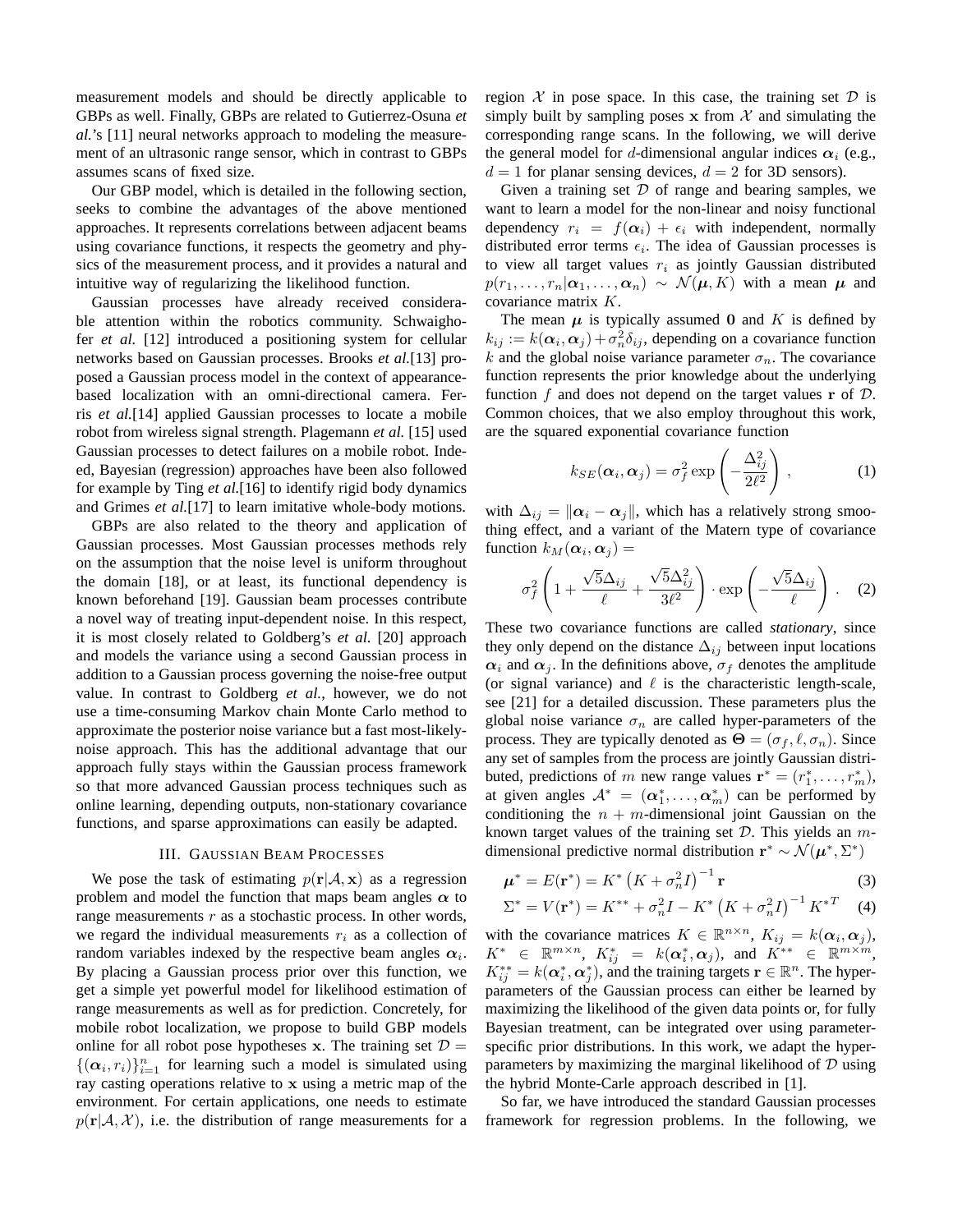

Fig. 3. The effect of modeling non-constant noise on a data set of range measurements simulated for the case of an uncertain sensor orientation  $(\pm 5^{\circ})$ . Standard Gaussian process regression (left) assumes constant noise for all bearing angles. Modeling heteroscedasticity (our model, on the right) yields lower predictive uncertainties at places with low expected noise levels such as the wall in front. The straight, red lines depict one possible range scan in this setting.

describe a novel way of treating input-dependent noise, which leads to more accurate models in our application domain.

### *A. Modeling Non-Constant Noise*

Gaussian processes as introduced above assume a constant noise term, i.e., identically distributed error terms  $\epsilon_i$  over the domain. For modeling range sensor measurements, however, the variance of range values in each beam direction is, along with its mean value, an important feature of the soughtafter distribution of range measurements. To overcome this, we extended the standard Gaussian process framework to deal with heteroscedasticity, i.e., non-constant noise. Figure 3 illustrates the effect of this treatment on the predictive distribution for range values. The left diagram depicts the standard procedure that assumes a constant noise term for all bearings  $\alpha$ . Our heteroscedastic treatment, depicted in the right diagram, achieves a significantly better fit to the data set while still not over-fitting to the individual samples.

To deal with the heteroscedasticity inherent in our problem domain, we basically follow the approach of Goldberg *et al.* [20], who condition a standard Gaussian processes  $\mathcal{G}_c$ on latent noise variables sampled from a separate noise process  $\mathcal{G}_n$ . Let  $\mathbf{v} \in \mathbb{R}^n$  be such noise variances at the *n* given data points and  $\mathbf{v}^* \in \mathbb{R}^m$  those for the m locations to be predicted, then the predictive distribution changes to

$$
\mu^* = K^* (K + K_v)^{-1} \mathbf{r} , \qquad (5)
$$

$$
\Sigma^* = K^{**} + K_v^* - K^* (K + K_v)^{-1} K^{*T} , \qquad (6)
$$

where  $K_v = \text{diag}(\mathbf{v})$  and  $K_v^* = \text{diag}(\mathbf{v}^*)$ . Now, as the noise variances  $v$  and  $v^*$  cannot be known a-priori, they have to be integrated over for predicting  $\mathbf{r}^*$ 

$$
= \int \underbrace{p(\mathbf{r}^*|\mathcal{A}^*, \mathcal{D})}_{p_r} \cdot \underbrace{p(\mathbf{v}, \mathbf{v}^*|\mathcal{A}^*, \mathcal{D})}_{p_v} \cdot d\mathbf{v} d\mathbf{v}^*.
$$
 (7)

Given the variances **v** and **v**<sup>\*</sup>, the prediction  $p_r$  in Eq. (7) is a Gaussian with mean and variance as discussed above. The problematic term is indeed  $p_v$  as it makes the integral difficult to handle analytically. Therefore, Goldberg *et al.* [20] proposed a Monte Carlo approximation that alternately samples from  $p_r$ and  $p<sub>v</sub>$  to fit both curve and noise rates. The sampling is quite time consuming and the expectation can be approximated by the most likely noise levels  $\tilde{\mathbf{v}}$  and  $\tilde{\mathbf{v}}^*$ . That is, we approximate the predictive distribution as

$$
p(\mathbf{r}^*|\mathcal{A}^*, \mathcal{D}) \approx p(\mathbf{r}^*|\mathcal{A}^*, \tilde{\mathbf{v}}, \tilde{\mathbf{v}}^*, \mathcal{D}),
$$
 (8)

where  $(\tilde{\mathbf{v}}, \tilde{\mathbf{v}}^*)$  =  $\arg \max_{(\tilde{\mathbf{v}}, \tilde{\mathbf{v}}^*)} p(\tilde{\mathbf{v}}, \tilde{\mathbf{v}}^* | \mathcal{A}^*, \mathcal{D})$ . This will be a good approximation, if most of the probability mass of  $p(\tilde{\mathbf{v}}, \tilde{\mathbf{v}}^* | \mathcal{A}^*, \mathcal{D})$  is concentrated around  $(\tilde{\mathbf{v}}, \tilde{\mathbf{v}}^*)$ . Moreover, the noise levels can be modeled using a standard Gaussian process. Thus, we have two interacting processes:  $\mathcal{G}_n$  predicts the noise levels and  $\mathcal{G}_c$  uses the predicted noise levels in (5) and (6). To learn the hyperparameters of both processes, we basically follow an alternating learning scheme in the spirit of the Expectation-Maximization algorithm: (1) fix the noise levels and learn  $\mathcal{G}_c$  using a standard maximum likelihood estimator; (2) fix  $\mathcal{G}_c$ , estimate the empirical noise levels of  $\mathcal{G}_c$  on the training data and estimated  $\mathcal{G}_n$  using them as target data. Initially, the noise levels are set to the empirical noise levels of a constant-noise Gaussian process induced on the training data.

As covariance functions, we use the Matern type as stated in Equation 2 for the range process and the squared exponential one for the noise process. This matches the intuition that the noise process should exhibit more smoothness than the range process, which was also supported by our experiments. This, however, is not a mandatory choice. With properly learned hyperparameters, using the squared exponential function for both processes yields a nearly as high performance in our application.

#### *B. Evaluating the Joint Data Likelihood of Observations*

For *m* new range measurements  $\mathbf{z} = \{(\boldsymbol{\alpha}_i, r_i)\}_{i=1}^m$  indexed by the beam orientations  $\alpha_i$ , the model has to estimate the data likelihood  $p(\mathbf{z}|\mathcal{D}, \Theta)$  given the training data  $\mathcal D$  and the learned covariance parameters Θ. We solve this by considering the predictive distribution for range measurements r ∗ at the very same beam orientations  $\alpha_1^*, \ldots, \alpha_m^*$ , which is an mdimensional Gaussian distribution as defined by (5) and (6). As this predictive distribution is a multivariate Gaussian, we can directly calculate the observation likelihood for the data vector z by evaluating the density function

$$
p(\mathbf{z}|\boldsymbol{\mu}^*, \Sigma^*) = \begin{bmatrix} (2\pi)^{\frac{m}{2}} |\Sigma^*|^{\frac{1}{2}} \end{bmatrix}^{-1}.
$$
\n
$$
\exp\left(-\frac{1}{2}(\mathbf{z} - \boldsymbol{\mu}^*)^T \Sigma^{*-1}(\mathbf{z} - \boldsymbol{\mu}^*)\right)
$$
\n(9)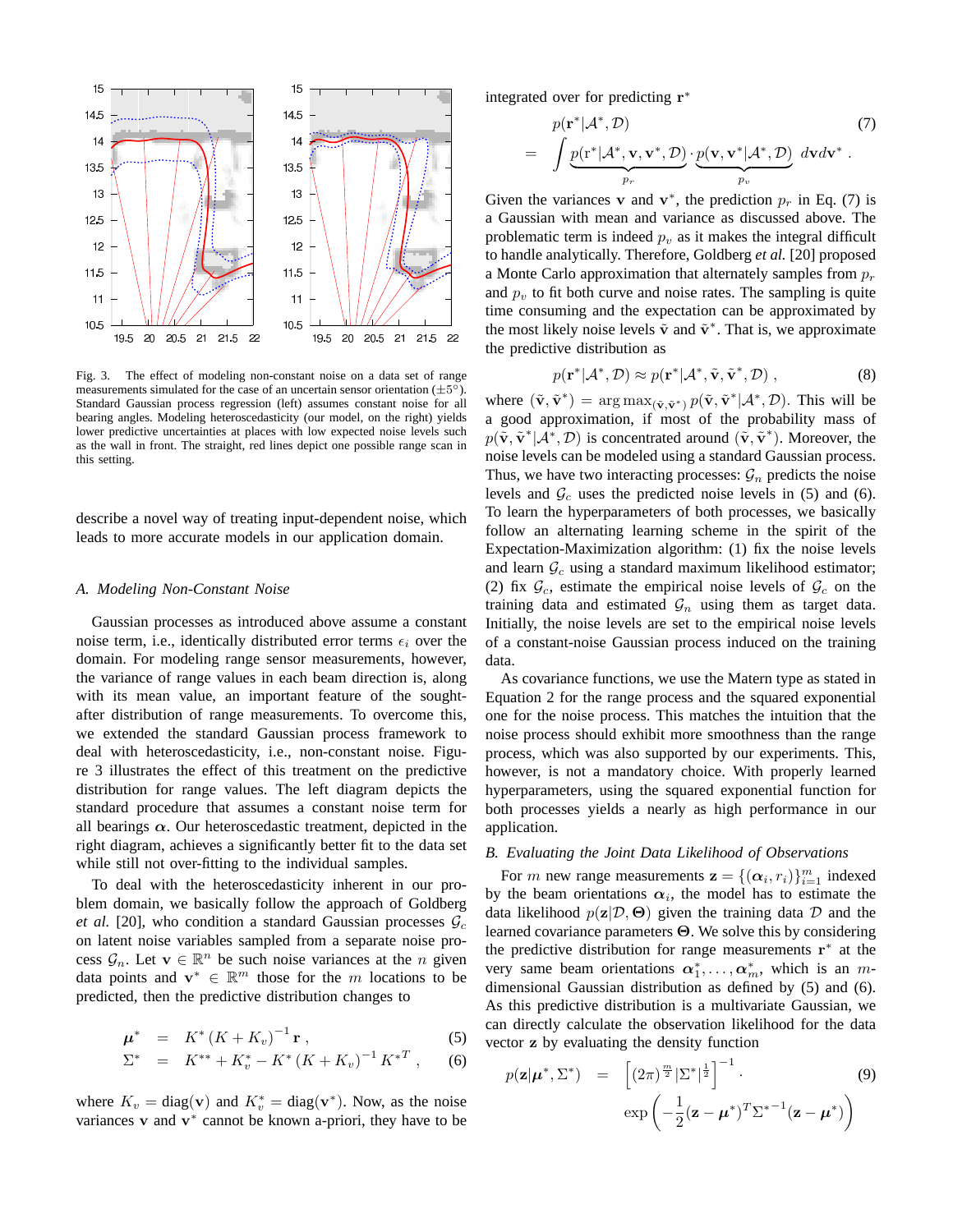or, in a more convenient form

$$
\log p(\mathbf{z}|\boldsymbol{\mu}^*, \boldsymbol{\Sigma}^*) = -\frac{1}{2}(\mathbf{z} - \boldsymbol{\mu}^*)^T \boldsymbol{\Sigma}^{*-1}(\mathbf{z} - \boldsymbol{\mu}^*)
$$

$$
-\frac{1}{2}\log|\boldsymbol{\Sigma}^*| - \frac{m}{2}\log(2\pi). \quad (10)
$$

## *C. Regression over Periodic Spaces*

In our application, we have to account for the fact that our input vectors  $\alpha_i$  are angular quantities rather than unconstrained real valued vectors. This means that an angular distance metric has to be incorporated into the covariance function to avoid discontinuities at  $\pm \pi$ . For the one dimensional case (for planar sensing devices), we use

$$
\|\alpha,\beta\|_a := \begin{cases} |\alpha-\beta| & \text{if } |\alpha-\beta| \le \pi \\ 2\pi - |\alpha-\beta| & \text{otherwise} \end{cases}
$$
 (11)

Indeed, we also have to adapt the covariance functions themselves to the *periodic* structure of the input space. For example, a periodic variant of the squared exponential covariance function on the unit circle is

$$
k(\alpha_i, \alpha_j) = \sigma_f^2 \sum_{p=-\infty}^{\infty} \exp\left(-\frac{|(\alpha_i + 2\pi p) - \alpha_j|^2}{2\ell^2}\right) , \quad (12)
$$

which takes infinitively many influences of a data point on itself into account. The squared exponential covariance function, however, has a strong locality for relevant values of  $\sigma_f^2$  and  $\ell$ . All summands with  $|\alpha_i - \alpha_j| > = 2\pi$  in Eq. (12) cannot even be represented using double precision, because their value is too close to zero. We can therefore safely ignore the periodicity in practice and only use the standard covariance function with the modified distance metric of Eq. (11).

## *D. Efficient Inference by Exploiting Locality*

The covariance functions employed in this work are stationary, i.e., they assign small covariance values to those pairs of input points which lie far apart. With the given machine precision, this implies that the resulting covariance matrices are effectively band limited and only have non-zero entries close to the diagonal. This property can be exploited to speed up the computations by using optimized algorithms for sparse matrix operations. In this work, we used the UMFPACK package [22], an optimized solver for unsymmetric sparse linear systems, which resulted in significantly reduced computation times as shown in Figure 4. The run-times are given in seconds for a full iteration of simulating the scan, building the heteroscedastic model, and evaluating the observation likelihood for a given scan with 31 beams. The gain in speed depicted in this figure is due to the sparsity induced by the limitations of machine precision only. In addition to this, the covariances could be truncated actively to much tighter bounds before a notable loss of precision occurs.

#### IV. EXPERIMENTAL RESULTS

In this section, we will report on our experimental evaluation. The intention of this evaluation is to determine how well



Fig. 4. The gain in speed due to sparse matrix calculations without a loss of precision. Exploiting sparsity reduces the iteration times drastically, especially for larger problem sizes.

the proposed GBP model performs compared to state-of-theart probabilistic measurement models for laser range finders. To this aim, we applied our measurement model to one of the classical problems of robotics, mobile robot localization and tracking. We implemented our approach in C++. The platform used was a Pioneer PII DX8+ robot equipped with a laser range finder in a typical office environment. As the primary sensor is a planar sensing device, we only have to deal with one-dimensional bearing angles. To ensure a fair comparison, we independently optimized the parameters of all models using different data in all experiments.

We will proceed as follows. First, we briefly review the Monte Carlo localization scheme and discuss how the GBP model fits in there. Then, we present tracking and localization results with a real robot and, finally, we present results on simulated data to demonstrate the main benefits of our approach.

## *A. GBPs for Monte Carlo Localization*

The task of mobile robot localization is to sequentially estimate the pose x of a moving robot in its environment. The key idea of Monte Carlo localization (MCL) [23], which belongs to the class of particle filtering algorithms, is to maintain a sampled approximation of the probability density  $p(x)$  of the robot's own location. This belief distribution is updated sequentially according to

$$
p(\mathbf{x}^{[t]}|\mathbf{z}^{[1:t]}, \mathbf{u}^{[0:t-1]}) = \eta \cdot p(\mathbf{z}^{[t]}|\mathbf{x}^{[t]}) \cdot (13)
$$

$$
\int p(\mathbf{x}^{[t]}|\mathbf{u}^{[t-1]}, \mathbf{x}^{[t-1]}) \cdot p(\mathbf{x}^{[t-1]}|\mathbf{z}^{[1:t-1]}, \mathbf{u}^{[0:t-2]}) d\mathbf{x}^{[t-1]}.
$$

Here,  $\eta$  is a normalization constant containing the prior observation likelihood  $p(\mathbf{z}^{[t]})$ , which is equal for the whole sample set and can therefore be neglected. The term  $p(\mathbf{x}^{[t]} | \mathbf{u}^{[t-1]}, \mathbf{x}^{[t-1]})$  describes the probability that the robot is at position  $\mathbf{x}^{[t]}$  given it executed the action  $\mathbf{u}^{[t-1]}$  at position  $\mathbf{x}^{[t-1]}$ . Furthermore,  $p(\mathbf{z}^{[t]}|\mathbf{x}^{[t]})$  denotes the probability of making observation  $z^{[t]}$  given the robot's current location is  $\mathbf{x}^{[t]}$ . The appropriate estimation of this quantity is the subject of this paper. Concretely, the update of the belief is realized by the following two alternating steps:

1) In the **prediction step**, we propagate each sample to a new location according to the robot's dynamics model  $p(\mathbf{x}_t|\mathbf{u}_{t-1}, \mathbf{x}_{t-1})$  given the action  $\mathbf{u}_{t-1}$  executed since the previous update.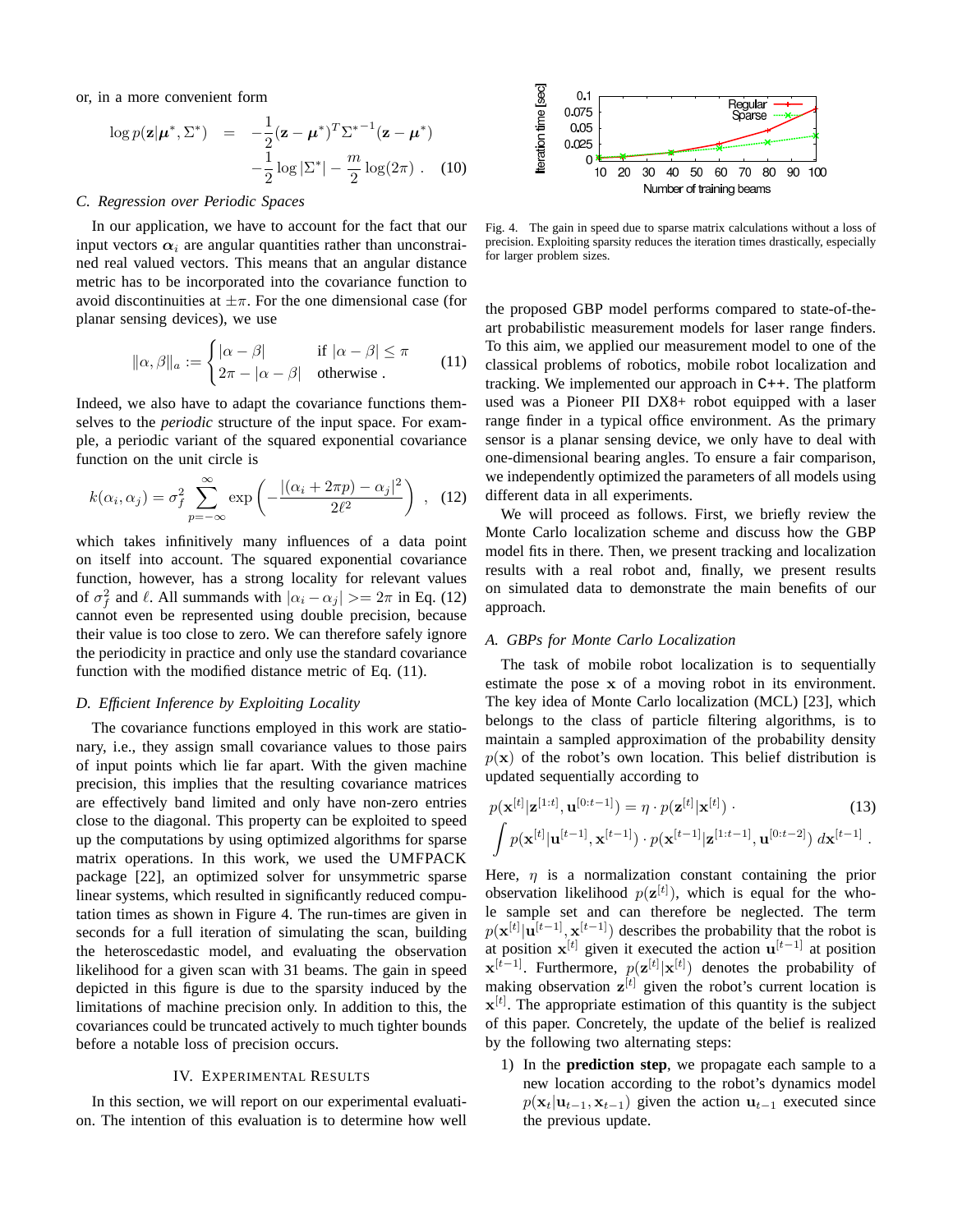

(a) Pose tracking errors for the different measurement models using 31 laser beams.



(b) With 61 laser beams, the filter using the ray cast model diverges after 400 steps.



(c) Success rates for repeated global localization in a 280  $m^2$  office environment.

Fig. 5. Pose tracking and localization results with a real robot in an office environment using a 180 degrees field of view. Subfigures (a) and (b) give the tracking displacement error (y-axis) in meters for an increasing number of iterations. The errors are averaged over 25 runs on the same trajectory. Subfigure (c) shows the global localization performances.

2) In the **correction step**, the new observation  $z_t$  is integrated into the sample set. This is done by adjusting the weight of each sample according to the likelihood  $p(\mathbf{z}_t|\mathbf{x}_t)$  of sensing  $\mathbf{z}_t$  given the robot pose  $\mathbf{x}_t$ .

The measurement model  $p(\mathbf{z}|\mathbf{x})$  plays a crucial role in the correction step of the particle filter. Typically, very peaked models require a large number of particles and induce a high risk of filter divergence. Even when the particles populate the state space densely, the likelihoods of an observation might differ by several orders of magnitude. As the particles are drawn proportionally to the importance weights, which themselves are calculated as the likelihood of  $z_t$  given the pose  $x_t$  of the corresponding particle, a minor difference in  $x_t$  can already result in a large difference in likelihoods. This, in turn, would result in the depletion of such a particle in the re-sampling step. As a consequence, the "peakedness" of a measurement model should depend on the number of particles available and the size of the space to be covered. The ray cast model (RC) as well as the end point model (EP) have parameters for controlling their smoothness, which can be optimized for specific scenarios. In the following, we describe how GBPs can be applied to MCL and how the smoothness of the model can be defined in terms of an easy to interpret parameter.

As mentioned in Section III, we estimate  $p(\mathbf{z}|\mathbf{x})$  by building a GBP model for the robot pose x online and evaluating the data likelihood of z according to Section III-B. For building the GBP model, we construct a training set  $D$  of simulated range measurements relative to  $\bar{x} \sim \mathcal{N}(x, \sigma_x)$ using an occupancy grid map of the environment. The random perturbations added to x account for the desired smoothness of the model as motivated above. Indeed, the pose variance parameter  $\sigma_x$  introduced here, more naturally quantifies the level of regularization of GBPs compared to other models, as it is directly specified in the space of robot locations. Note that no sensory information is discarded at this point. For sufficiently high sampling densities, one could set  $\sigma_x = 0$ to get the fully peaked model.

The MCL measurement update step for the whole filter using GBPs can be summarized as follows:

| <b>Algorithm 1 GBPs-based Measurement Update for MCL</b>                |
|-------------------------------------------------------------------------|
| for all particles x do                                                  |
| Generate $D$ using ray casting in the given map at robot                |
| locations sampled from $\mathcal{N}(\mathbf{x}, \sigma_{\mathbf{x}})$ . |
| Build local GBPs using $D$ and the global covariance $C$ .              |
| Compute all $\log p(\mathbf{z} GBP)$ and weight the particles.          |
| end for                                                                 |

#### *B. Results on Tracking and Localizing a Real Robot*

To demonstrate the tracking and global localization performance of the GBP approach, we implemented Algorithm 1 and evaluated it using real data acquired with a Pioneer PII DX8+ robot equipped with a laser range scanner in a typical office environment. The experiments described here are designed to investigate how well our GBP approach performs in comparison to the widely used ray cast model and the end point model. While our approach is computationally more demanding than the alternative ones, it still runs close to realtime for mobile robot tracking. Here, a full iteration including scan simulation and model building takes approximately 0.011 seconds.

In the first set of experiments, we assess the position tracking performance of the MCL filter using the different measurement models. The robot started in the corridor of an office environment and traversed a path through all adjacent rooms. Figure 5(a) depicts the average localization error for this experiment with 31 laser beams. As can be seen, the GBP model and the end point model show similar, good localization performance and both outperform the ray cast model. When using more beams for the same task, the difference to the ray cast model gets even more pronounced, see Figure 5(b). Due to the ray cast model's inability to deal with dependencies between beams, the risk of filter divergence increases with a growing number of beams used. In another experiment with 181 beams, the GBP model and the end point model showed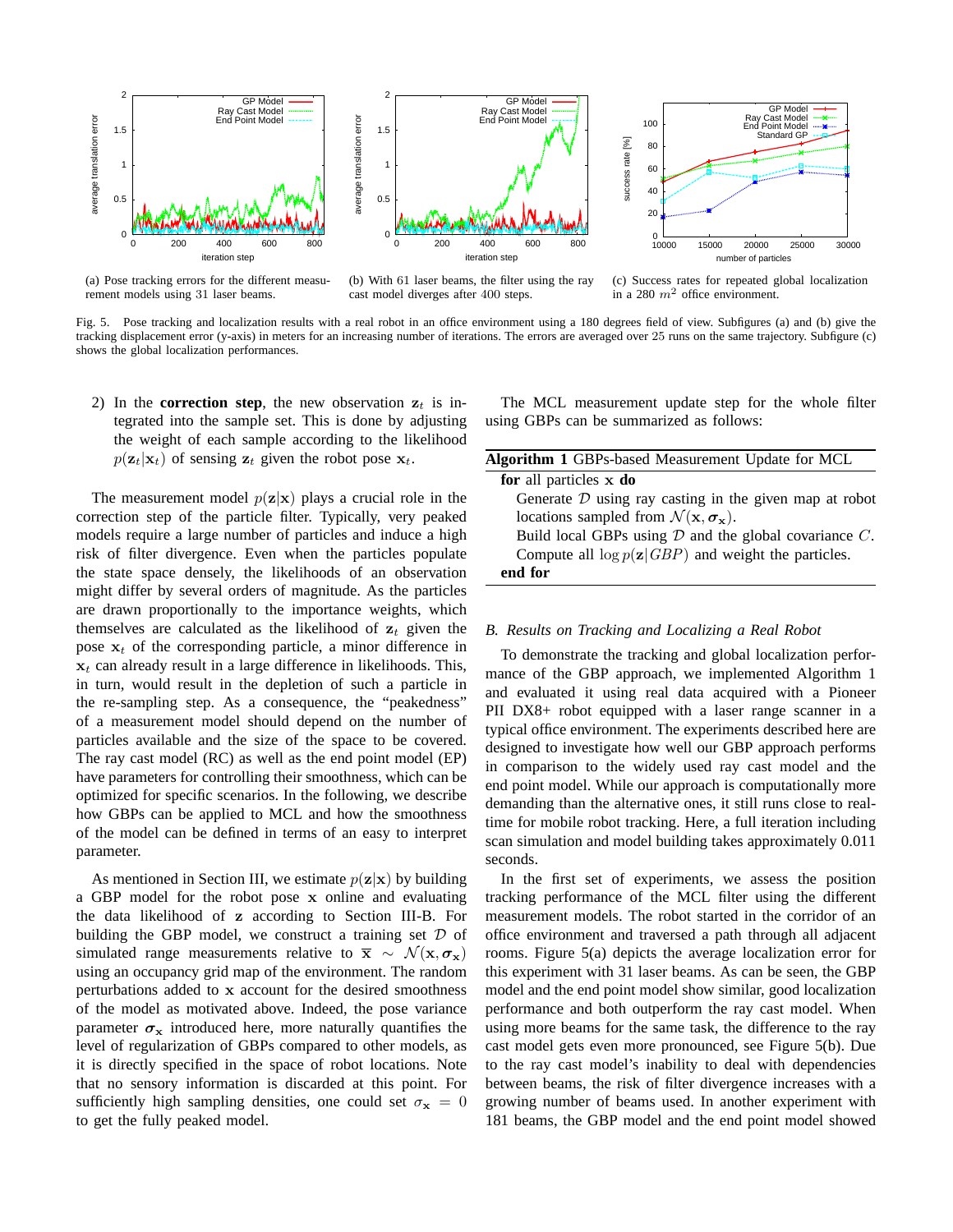

(a) Office room environment: All methods show similar performances and outperform the uniform model (pink) which assigns the same likelihood value to all grid cells. Lower KL-D values are better.



(b) Highly cluttered environment: The ray cast model (green) performs better than uniform (pink) but less well than the end point model (blue). Our GBP model (red) significantly outperforms the other methods in this environment.



(c) Observation log likelihood induced by the GBP model for a single simulated scan on a discretized pose space in a typical office room. It shows a convex shape and the true robot pose (cross) is in the area of maximal values.

Fig. 6. Localization performance for a mobile robot in terms of the Kullback-Leibler divergence (KLD), which measures the distance of the discretized pose belief distribution to the known ground truth (lower values are better). The experiments were simulated in an office (a) and in a cluttered environment (b). The KLD (y-axis) is shown for a varying number of laser beams (x-axis). The baseline model (uniform) assigns the same log likelihoods to all grid cells, i.e., it does not use any sensor information at all. Subfigure (c) shows a typical likelihood function induced by our Gaussian beam process (GBP) model.

a similar behavior as before. The ray cast model, however, diverged even earlier then with 61 beams.

In a second set of experiments we investigated the robustness of our GBP approach for global localization. Here, the task is to find the pose of a moving robot within an environment using a stream of wheel encoder and laser measurements. The environment used consists of a long corridor and 8 rooms containing chairs, tables and other pieces of furniture. In total, the map is 20 meters long and 14 meters wide. The results are summarized in Figure 5(c), which shows the number of successful localizations after 8 integrations of measurements for the three measurement models and for different numbers of particles used. In the experiment, we assumed that the localization was achieved when more than 95 percent of the particles differed in average at most 30 cm from the true location of the robot. As can be seen from the diagram, the GBP model performs slightly better than the ray cast model and both outperform the end point model.

## *C. Results on Simulated Data in a Static Setting*

In the previous section, we have evaluated the measurement models in the standard way for mobile robots, i.e., we have evaluated their performances in real-world tracking and localization tasks. Although this is closest to the actual application of the models (and should therefore round off any other evaluation strategy), it has also one major drawback: several external factors influence the evaluation, such as the choice of filtering algorithm, the sampling and resampling strategies, and the order in which places are visited along a trajectory. To investigate the strengths and weaknesses of the measurement models independently from specific tracking algorithms, we ran a different set of experiments in a static setting. Here, we use the Kullback-Leibler divergence (KL-D) on a discretized pose space to measure how well the different models are able to reconstruct a pose distribution given just the corresponding laser measurements. More precisely, for each measurement model, we

- discretize the space of robot poses using a three dimensional grid (2D location and heading) and let each grid cell represent one pose hypothesis  $\mathcal{X}_i$ ,
- select a cell index t to contain the true robot pose  $\mathbf{x}_t \in$  $\mathcal{X}_t$ ,
- randomly draw  $m$  test poses within this cell  $t$  and simulate corresponding range measurement vectors  $z_m$ using a given occupancy grid map.
- Now, we evaluate the observation likelihoods  $p(\mathbf{z}_m|\mathcal{X}_i)$ for each grid cell and each test observation and sum up the individual observation likelihoods per cell.
- Finally, we normalize the whole likelihood grid and compute the KL-D  $D_{KL} = \sum_i p(\mathbf{z}_m | \mathcal{X}_i) \cdot \log \left( \frac{p(\mathbf{z}_m | \mathcal{X}_i)}{\delta_{i=t}} \right)$  $\frac{\mathbf{z}_m\left(\mathcal{X}_i\right)}{\delta_{i=t}}\Big)$ to a binary ground truth grid, where all likelihood mass is concentrated at the cell  $t$ , i.e., the true robot pose.

For computing the KL-D measure, we employ the standard trick of adding an extremely small value to each cell for dealing with empty cells. The specific choice of this value did not have a notable influence on the measure.

Figure 6(c) depicts such a likelihood grid for the GBP model as well as the true robot location in an office environment. It can be seen that the observation likelihood is nicely peaked around the true robot pose and that the GBP model yields a smooth likelihood function. The KL-D results for this room are given in Figure 6(a). The diagram shows that all three models achieve comparable good performances when recovering the pose distribution in this situation. Additionally, we plot the KL-D for the uniform model taken as a baseline, which assigns the same, constant likelihood value to all cells. In highly cluttered environments such as a laboratory room with many chairs and tables, however, the GBP model clearly outperforms the other two models. As shown in Figure 6(b), the KL-D is always significantly lower and decreases with a high number of laser beams. The ray cast model shows even an increasing KL-D with increasing numbers of laser beams due to its lack of smoothness. In both experiments, we used a relatively coarse